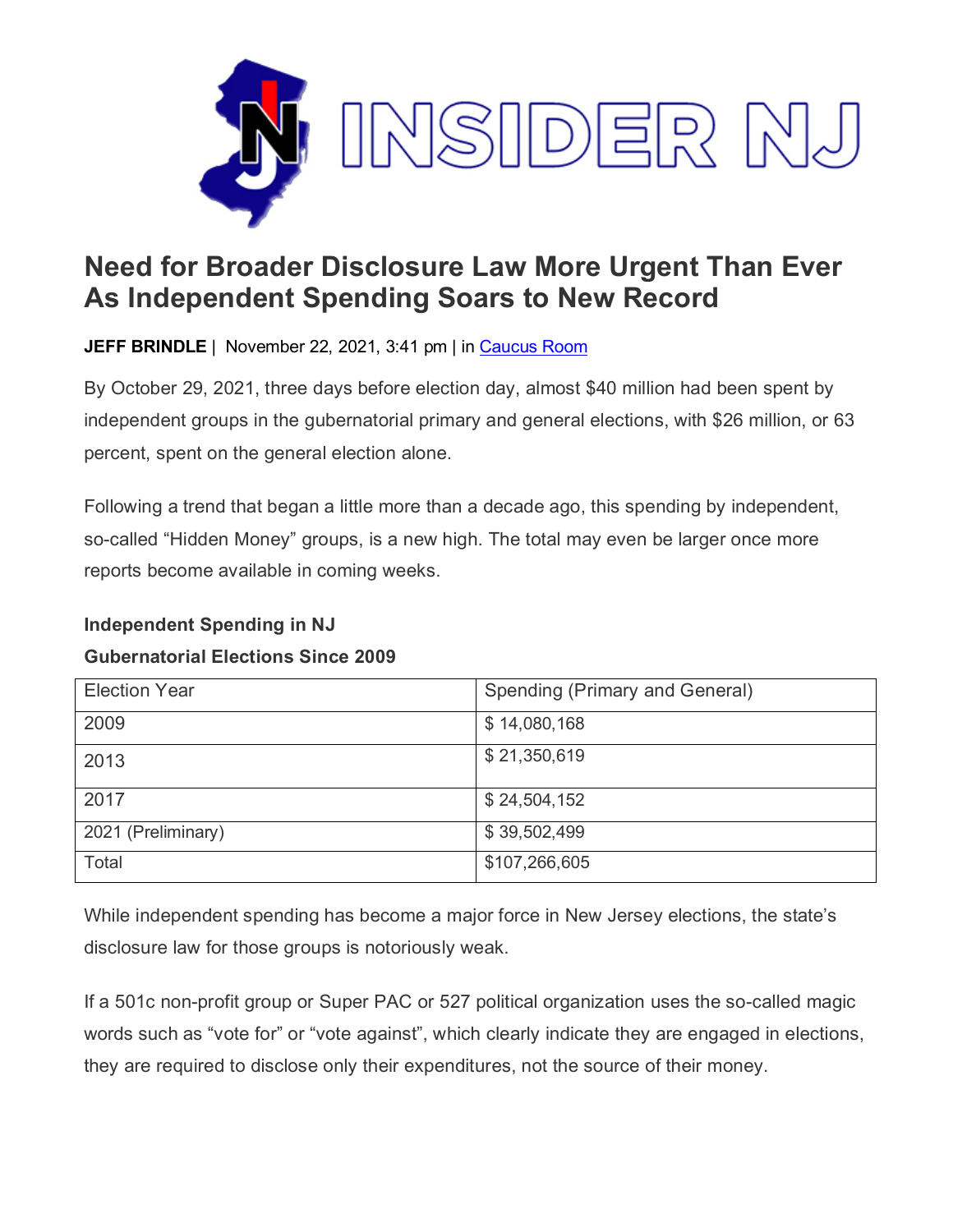If these groups solely run issue-oriented ads for or against candidates with no direct reference to the election, they are not required to publicly report even their expenses, let alone their contributions. About 25 other states have statutes requiring full disclosure for such ads.

New Jersey has been fortunate because many groups that have been involved in recent campaigns voluntarily disclose their contributions and expenditures by filing reports with ELEC. But some don't. Others don't report directly to ELEC. Or they report well after the election.

It takes a good deal of detective work to discover the extent of spending by these shadowy groups that are exempt from disclosure rules long followed by candidates, parties and traditional political action committees.

Recently, I spent time with former Governor Tom Kean as part of the History of the Commission Project I have begun at ELEC.

In the interview, seen at [https://www.elec.nj.gov/aboutelec/ELEC\\_OralHistory.htm,](https://www.elec.nj.gov/aboutelec/ELEC_OralHistory.htm) the former Governor, speaking of these Hidden Money groups said: "I don't mind people giving what they want to give but I want to know who gave it and why."

This sentiment is not new for the former Governor. At a public hearing in 2000, Kean was critical of these groups describing them as "termites getting at the roots of democracy."

About sixteen independent committees (at least that we know of) participated in this year's gubernatorial contest. Both the Republican Governors Association (\$3.8 million) and the Democratic Governor's Association (\$2.7 million) were among the heavy hitters this election season.

Others spending significant amounts in the gubernatorial contest were Our N.J. (\$6.7 million), Garden State Forward (\$5.5 million) and Committee to Build the Economy (\$2.9 million).

No one is suggesting that these groups do not have a right to participate in New Jersey's elections. They have an absolute First Amendment right to participate, and to raise and spend as much money as they please on election-related activity.

But former Governor Kean is correct that the public has a right to know who is behind this immense spending, which has come to dominate New Jersey elections.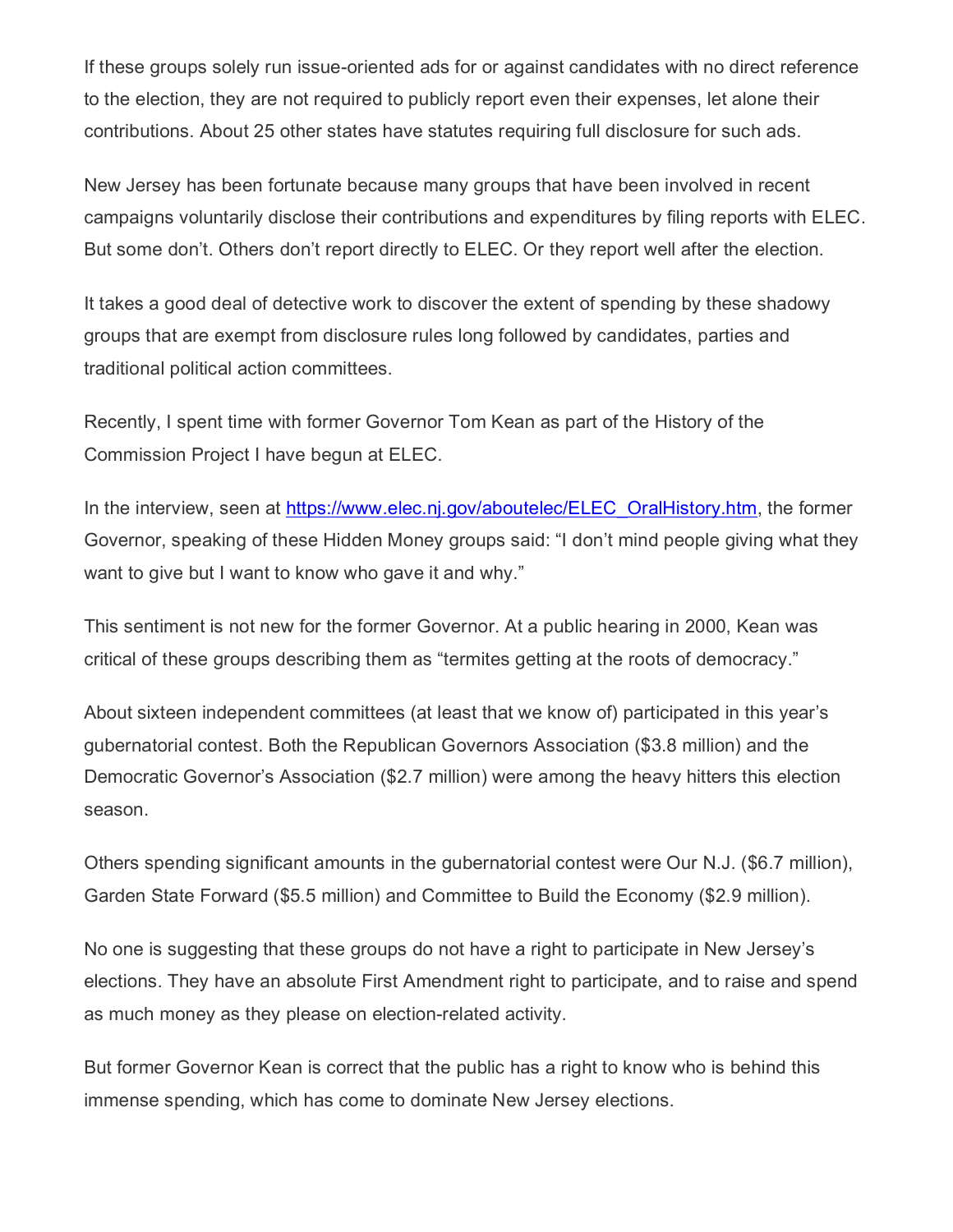While independent groups were spending tens of millions on the gubernatorial contest, political parties were again left in the dust.

For example, through three quarters of the year, the Big Six Committees (party entities including the two state party committees and four Legislative leadership committees) spent just \$10.1 million, a sum considerably lower than the \$40 million spent by independent groups.

The forty-two county party organizations, during the same period have spent just \$6.1 million, a sum less than even the Big Six party committees.

Combined, the Big Six and county party committees spent just 41 percent of the total \$40 million spent by independent committees on the gubernatorial contest during this year's election cycle. Yet, the independent spenders have no legal requirement to disclose their contributors under current law.

This does not even include the additional \$16 million spent by independent groups participating in the legislative elections.

So all told, Hidden Money groups spent a record \$55 million participating in the gubernatorial and legislative primary and general elections compared to \$16 million spent by the state and county party entities.

Unfortunately, this is typical of election cycles in New Jersey in recent years. Hidden Money groups are unbound in terms of their financial activity whereas more accountable political parties are highly regulated in terms of contribution limits, disclosure, and organization.

There is no reason why independent groups and political parties cannot be treated equally under campaign finance laws. If independent, Hidden Money groups pursue election-related activity, they should be required to fully disclose their contributions and expenditures.

And even at that independent groups would still have the advantage as the 2010 U.S. decision in *Citizens United* permits groups spending independently to receive contributions in unlimited amounts.

Along with a better disclosure law, the Election Law Enforcement Commission (ELEC) has proposed reforms that would strengthen accountable political parties and bring parity between them and independent groups.